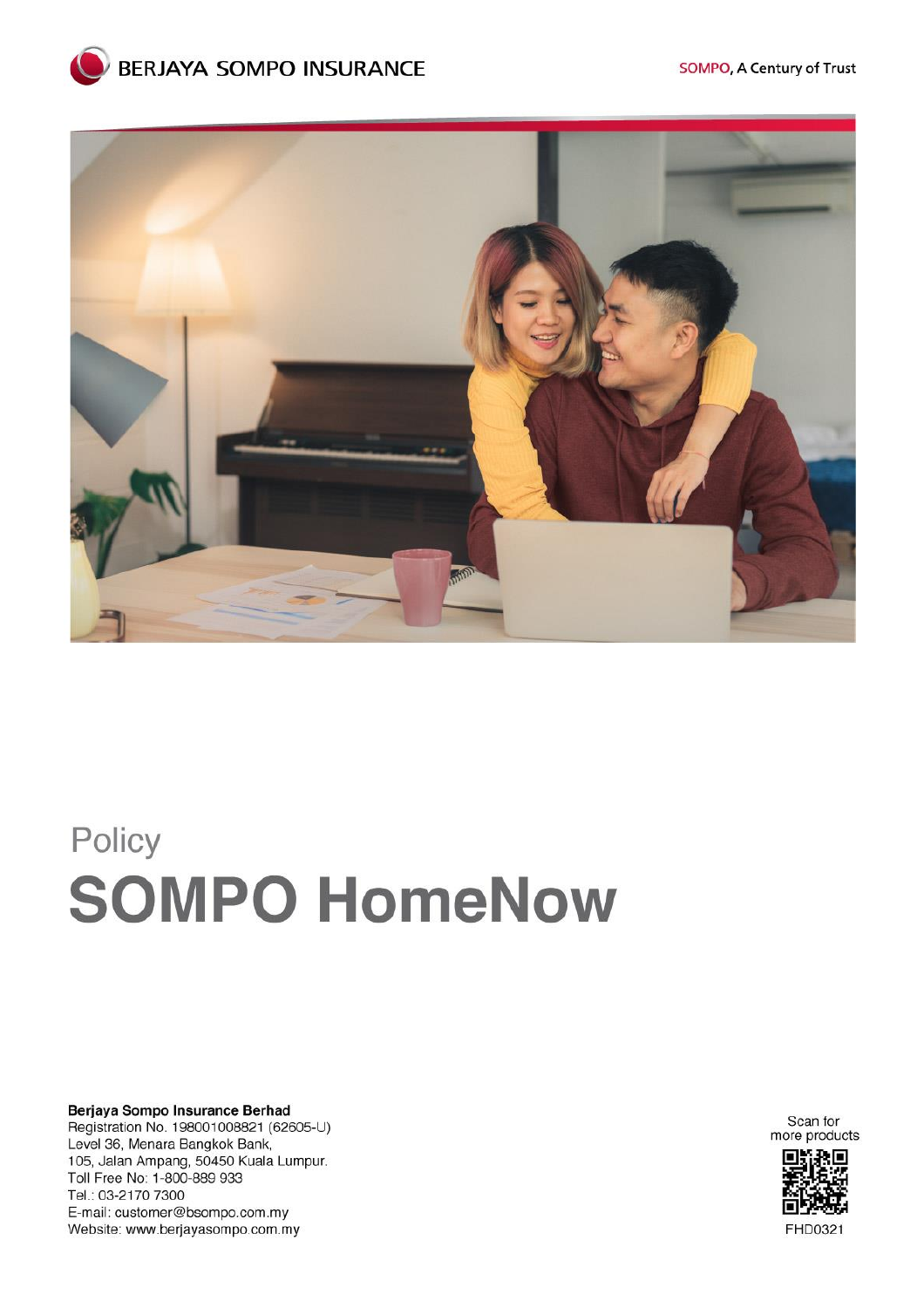# **Table of Contents**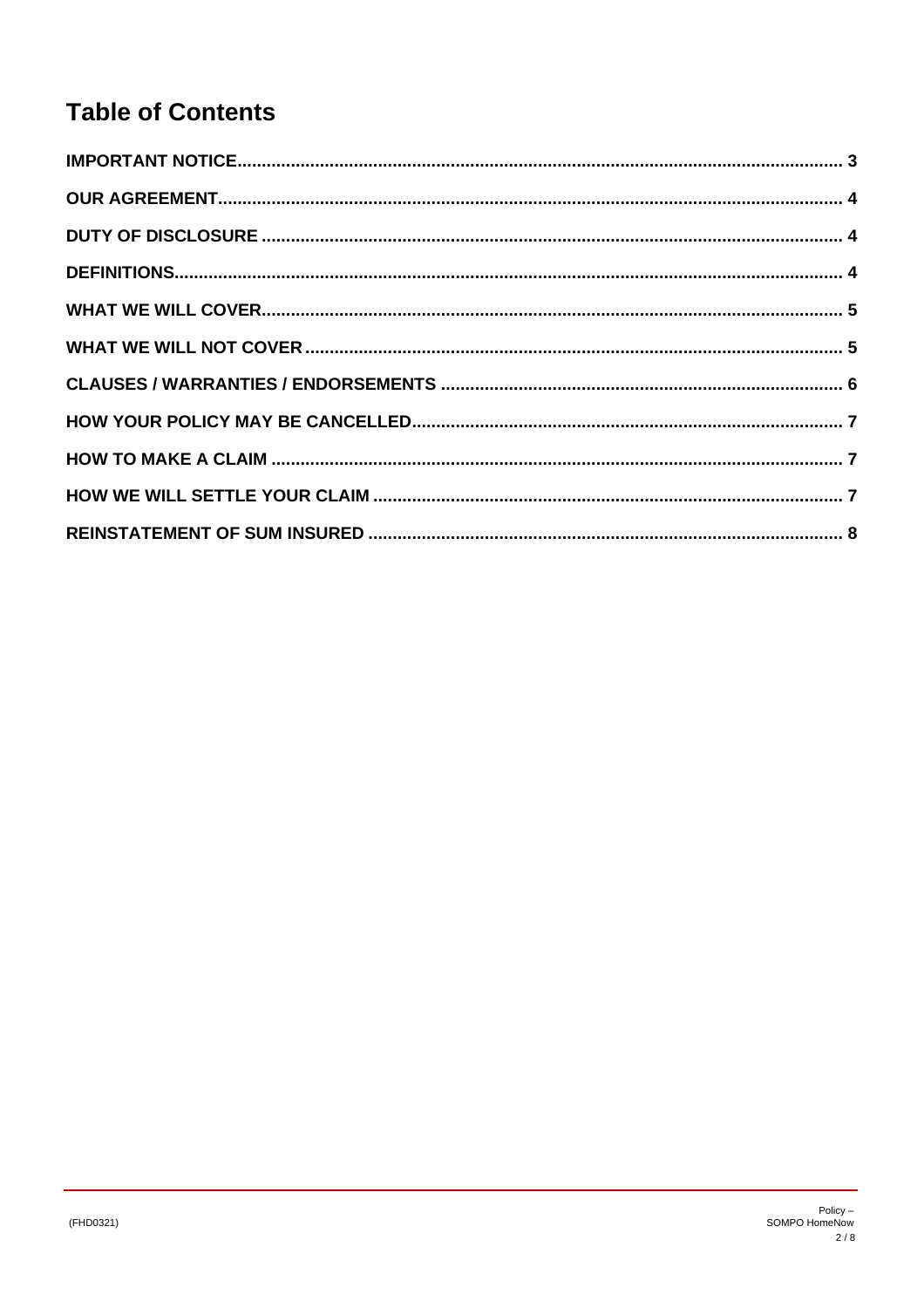# **IMPORTANT NOTICE**

<span id="page-2-0"></span>This is **Your** SOMPO HomeNow **Policy**. **You** should satisfy yourself that this **Policy** will best serve your needs. **You** should read and understand the **Policy** terms, conditions and warranties and discuss with **Your** agent and/or with **Us** directly for more information and/or to clarify any doubts **You** may have, before **You** purchase this **Policy**.

**You** must fully observe and fulfil the terms, conditions and warranties of this Policy to enjoy the coverage provided. If **You** have any questions after reading these documents or if there are any change in **Your** circumstances that may affect the insurance provided, please notify **Us** immediately, otherwise **You** may not receive the benefits of this **Policy**.

This **Policy** is also available in Bahasa Malaysia. If **You** require a version in Bahasa Malaysia, please visit any of **Our** offices nationwide or download a copy from www.berjayasompo.com.my.

If **You** have any complaints relating to this **Policy**, please contact

### **COMPLAINTS UNIT – CUSTOMER SERVICE CENTRE**

Berjaya Sompo Insurance Berhad Registration No: 198001008821 (62605-U) Level 36, Menara Bangkok Bank 105 Jalan Ampang 50450 Kuala Lumpur<br>10:  $: 03 - 21707300$ Tol Free Hotline : 1-800-889-933 Fax : 03-2170 4800<br>
Fmail : customer@bso : customer@bsompo.com.my

If **You** are not happy with **Our** response, **You** may contact either:

# **OMBUDSMAN FOR FINANCIAL SERVICES**

Level 14, Main Block Menara Takaful Malaysia 4, Jalan Sultan Sulaiman 50000 Kuala Lumpur Tel. : 03-2272 2811 Fax : 03-2272 1577 Email : [enquiry@ofs.org.my](mailto:enquiry@ofs.org.my) Website : [www.ofs.org.my](http://www.ofs.org.my/)

# **LAMAN INFORMASI NASIHAT DAN KHIDMAT (LINK)**

Bank Negara Malaysia Ground Floor, Blok D Jalan Dato Onn 50480 Kuala Lumpur<br>Tel. : 03-2698-80 Tel. : 03-2698-8044/ 2698 9044 / 9179 2888 Toll-Free:1-300-88-5465 Fax : 03-2174 1515 Email : [bnmtelelink@bnm.gov.my](mailto:bnmtelelink@bnm.gov.my) eLINK : telelink.bnm.gov.my SMS : 15888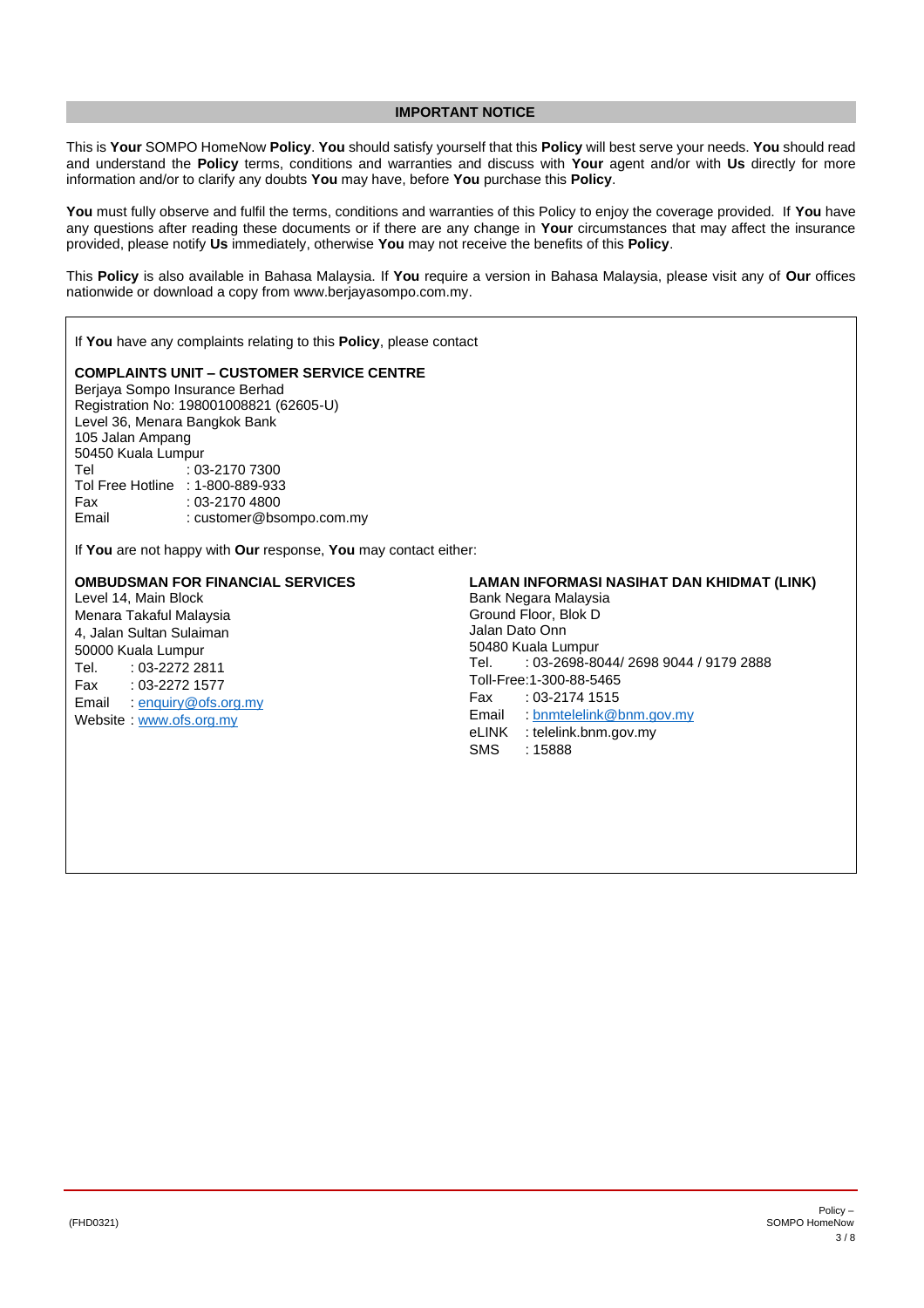# **OUR AGREEMENT**

<span id="page-3-0"></span>The **Policy**, **Schedule** and any **Endorsements** must be read together as they form **Your** insurance contract with **Us**. These documents reflect the terms and conditions of the contract of insurance as agreed between **You** and **Us** and are issued in consideration of the payment of premium as specified in the **Schedule** and pursuant to the answers given in the Proposal Form completed by **You** (or on **Your** behalf by **Your** intermediary) and any other disclosures made by **You** between the time of submission of **Your** Proposal Form and the time this Contract is entered into.

# **DUTY OF DISCLOSURE**

You have a duty to take reasonable care not to make any misrepresentation in answering the questions in the Proposal Form i.e. You should answer the questions fully and accurately. Failure to take reasonable care in answering the questions may result in avoidance of **Your** contract of insurance, refusal or reduction of **Your** claim(s), change of terms or termination of **Your** contract of insurance. In the event of any pre-contractual misrepresentations made in relation to **Your** answers and in any disclosures given by **You**, only remedies in Schedule 9 of the Financial Services Act 2013 will apply.

**You** have a duty to tell **Us** immediately if at any time after **Your** contract of insurance has been entered into, varied or renewed with **Us**, any of the information given in the Proposal Form is inaccurate or has changed.

At the point of purchasing this insurance and at any point during the validity of this insurance contract, **You** must immediately inform **Us** of any other insurance that **You** have bought which provides like or similar type of coverage to the items insured under this contract of insurance.

### **DEFINITIONS**

<span id="page-3-1"></span>Some words and expressions in this **Policy** have been printed in bold because they have been given specific meaning as follows:

#### **Contents**

Household goods and **Personal Effects** of every description, belonging to **You**, any member of **Your** family and/or **Your** domestic helpers normally residing with **You,** contained in the **Premises** as specified in the **Schedule**.

#### **Customary Short-Period Rates**

The percentage of annual rate charged for the duration of cover:

| <b>Period Not Exceeding</b> | <b>Percentage of Rate Charged</b> |
|-----------------------------|-----------------------------------|
| 15 days                     | 10% of Annual Rate                |
| 1 month                     | 20% of Annual Rate                |
| 2 months                    | 30% of Annual Rate                |
| 3 months                    | 40% of Annual Rate                |
| 4 months                    | 50% of Annual Rate                |
| 5 months                    | 60% of Annual Rate                |
| 6 months                    | 70% of Annual Rate                |
| 7 months                    | 75% of Annual Rate                |
| 8 months                    | 80% of Annual Rate                |
| 9 months                    | 85% of Annual Rate                |
| 10 months                   | 90% of Annual Rate                |
| 11 months                   | 95% of Annual Rate                |
| 12 months                   | 100% of Annual Rate               |

#### **Endorsement**

A written alteration to the terms, conditions and/or Warranties of this **Policy.**

#### **Excess**

The amount **You** must pay towards a claim before **We** pay. The amount will be stated in the **Schedule.**

# **Occurrence**

The date when the incident took place.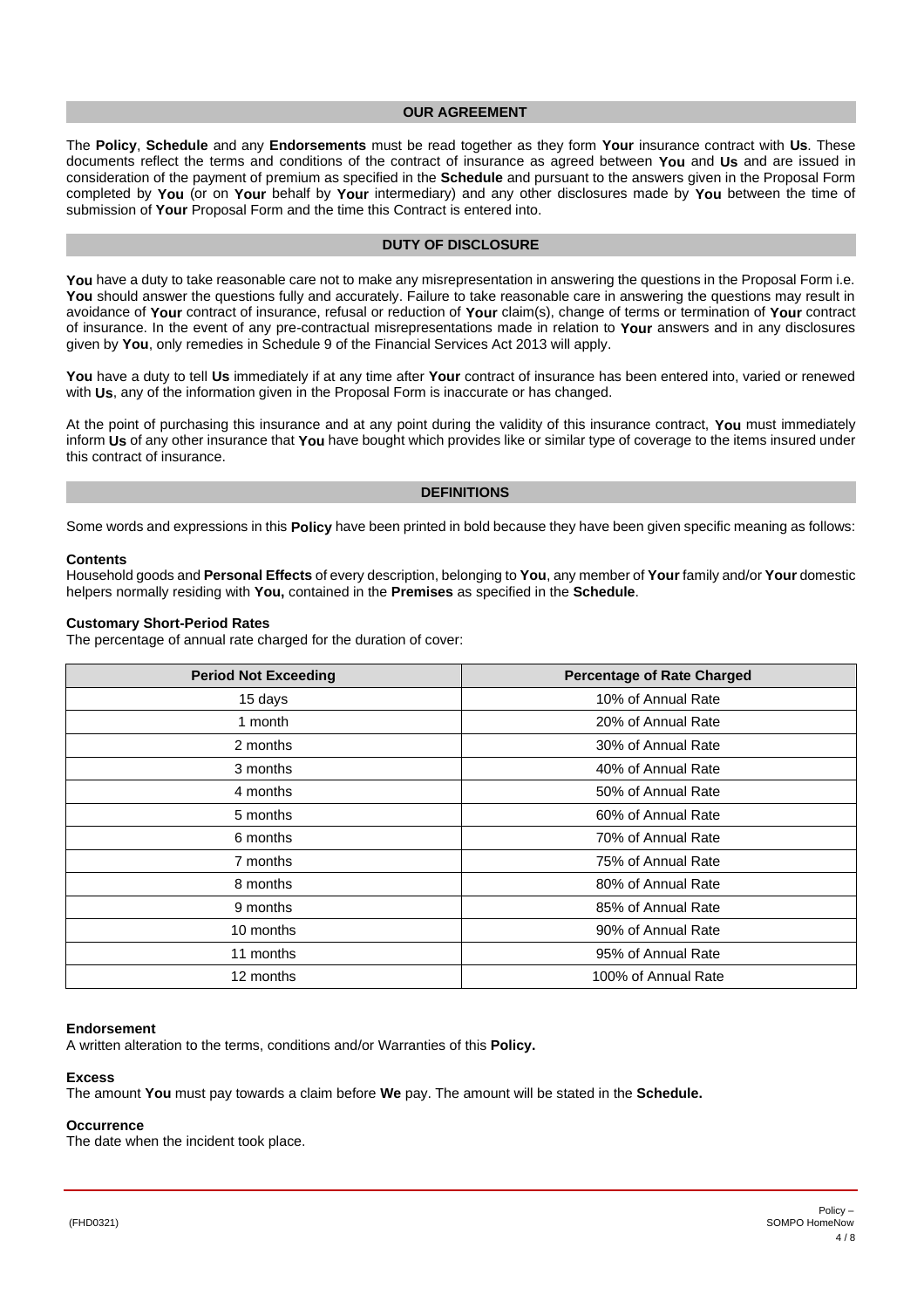# **Open**

Anywhere at the **Premises** not fully enclosed by walls and a roof and which is not able to be **Secured**, also any outbuildings on the **Premises** if such buildings are not able to be **Secured**.

# **Period of Insurance**

The period for which **You** are insured as shown in the **Schedule.**

# **Personal Effects**

Personal items for his/her personal use, for example clothing, watch or wallet.

# **Policy**

**Your** insurance contract which consists of this **Policy** wording and **Schedule**.

# **Premises**

The location shown in the **Schedule** on which the building or outbuilding is built.

#### **Premium**

Any amount **We** require **You** to pay under the **Policy** and includes Government charges.

# **Schedule**

The **Policy Schedule** where the details of **Your** personal information, **Premium**, risk location, interest insured and **Sum Insured** are specified.

#### **Secured**

Locked so as to prevent entry other than by using force.

#### **Sum Insured**

The amount **You** have selected to insure **Your Contents** as shown in the **Schedule**.

#### **Warranty**

Restrictions or obligations that the **Policy** imposes on **You**. A breach of a **Warranty** will entitle **Us** to reject the claim for loss or damage.

#### **We**, **Our** and **Us**

Berjaya Sompo Insurance Berhad.

# **You** and **Your**

The person(s) named in the **Schedule** as the Insured.

# **WHAT WE WILL COVER**

<span id="page-4-0"></span>**We** will cover **You** against loss or damage by:

- 1) Fire,
- 2) Theft including robbery, or
- 3) Accident

### <span id="page-4-1"></span>to **Your Contents.**

# **WHAT WE WILL NOT COVER**

**We** will not pay for loss or damage:

- 1) occasioned by or happening through:
	- (a) mechanical or electrical breakdown or derangement;
	- (b) disappearance, shortage, shrinking, rusting, wear and tear, inherent vice, deterioration or any other gradually operating cause or moth, vermin or insects;
	- (c) any process of washing, cleaning, dyeing, restoring, maintaining, altering or repairing;
	- (d) scratching or denting of any article or breakage of glass (other than lenses) or articles of a brittle nature (other than jewellery) unless caused by fire or theft;
- 2) to cash, bank notes, cheques, securities for money, deeds, bonds, bills of exchange, promissory notes, stamp collections, documents of any kind, books of account, manuscript, medals, coins, motor vehicles and accessories;
- 3) if the **Premises** is unoccupied for more than ninety (90) days whether consecutively or not, in any one **Period of Insurance**, wherein the insurance cover will be suspended unless earlier agreed by **Us** by way of **Endorsement**;
- 4) due to theft of any **Contents** left inside a vehicle or left in the **Open**;
- 5) if **You** do not take all reasonable precautions to avoid loss or damage to **Your Contents**;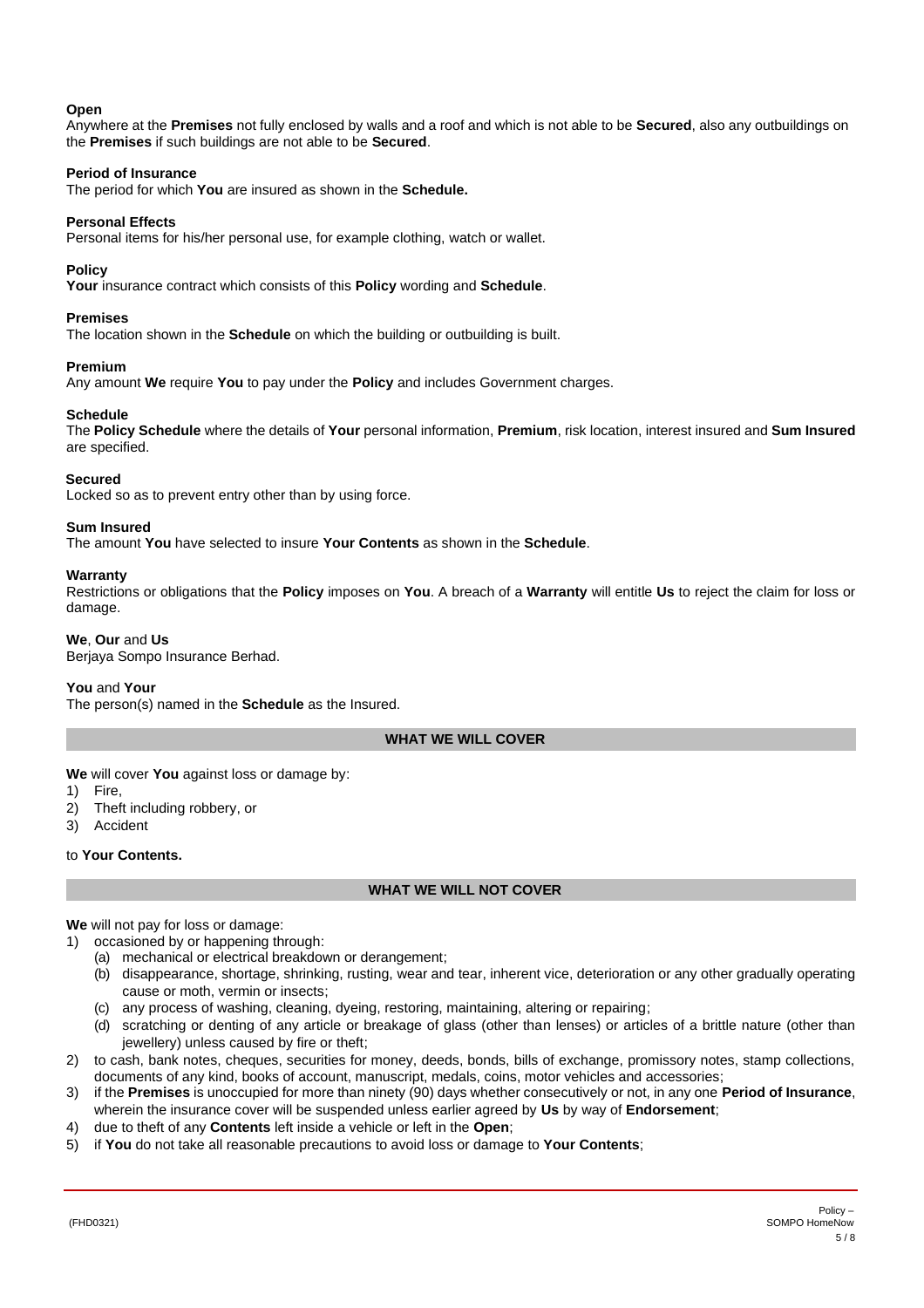# 6) caused directly or indirectly by:

- (a) war, invasion, act of foreign enemy, hostilities, or warlike operations (whether war be declared or not);
- (b) mutiny, riot, military or popular uprising, insurrection, rebellion, revolution, military or usurped power, martial law or state of siege or any of the events or causes which determine the proclamation or maintenance of martial law or state of siege;
- (c) any act of terrorism;

For this purpose an act of terrorism means an act, including but not limited to the use of force or violence and/or the threat thereof, of any person or groups of persons, whether acting alone or on behalf of or in connection with any organisations or governments, committed for political, religious, ideological or similar purposes including the intention to influence any government and/or to put the public or any section of the public in fear.

Any loss or damage or other contingency happening during the existence of abnormal conditions (whether physical or otherwise) which are caused directly or indirectly, of any of the said **Occurrences** shall be deemed to be loss, damage or a contingency which is not covered by this insurance. **You** have to prove that such loss, damage or other contingency happened independently of the existence of such abnormal conditions.

In any claim, action, suit or other proceedings where **We** allege that by reason of the provisions of this item 7 any loss or damage is not covered by this insurance, the burden of proving that such loss, damage or other contingency happened independently of the existence of such abnormal conditions and is covered by this insurance, shall be upon **You**.

- 7) caused by any order of the Government, Public Municipality or Local Authority;
- 8) arising from or in consequence of or contributed to by nuclear weapons material;
- 9) arising from or in consequence of or contributed to by ionising radiations or contamination by radioactivity from any nuclear fuel or from any nuclear waste from the combustion of nuclear fuel. Solely for this purpose, combustion shall include any self-sustaining process of nuclear fission;
- <span id="page-5-0"></span>10) due to consequential loss or damage of any kind resulting from fire, theft or accident.

# **CLAUSES / WARRANTIES / ENDORSEMENTS**

The following are applicable to the **Policy**:

# **Property Damage Clarification Clause**

Property damage covered under this **Policy** shall mean physical damage to the substance of property.

Physical damage to the substance of property shall not include damage to data or software, in particular any detrimental change in data, software or computer programs that is caused by a deletion, a corruption or a deformation of the original structure. Consequently, the following is excluded from this **Policy**:

- (1) Loss of or damage to data or software, in particular any detrimental change in data, software or computer programs that is caused by a deletion, a corruption or a deformation of the original structure, and any business interruption losses resulting from such loss or damage. Notwithstanding this exclusion, loss of or damage to data or software which is the direct consequence of insured physical damage to the substance of property, shall be covered;
- (2) Loss or damage resulting from an impairment in the function, availability, range of use or accessibility of data, software or computer programs, and any business interruption losses resulting from such loss or damage

#### **Pairs and Sets Clause**

Where any insured item consists of articles in a pair or set, **We** shall not be liable to pay more than the proportionate value of any particular part or parts which may be lost or damaged, without reference to any special value which such article or articles may have as part of such a pair or set.

# **Sanction Limitation and Exclusion Clause**

**We** will not provide cover and will not be liable to pay any claim or provide any benefit hereunder to the extent that the provision of such cover, payment of such claim or provision of such benefit would expose **Us** to any sanction, prohibition or restriction under the United Nations resolutions or the trade or economic sanctions, laws or regulations of the European Union, United Kingdom or United States of America.

# **Restriction of Merchandise Warranty**

No part of the **Premises** should be used for the manufacture or deposit or storage of merchandise during the **Period of Insurance**.

# **Damage To Property Endorsement (Limit: 5% of Sum Insured)**

The insurance on properties or **Contents** insured includes costs and expenses necessarily incurred by **You** in respect of damage to property not otherwise insured resulting from any theft or attempted theft occurring during the **Period of Insurance. Our** liability for any loss, damage, costs and expenses will not exceed 5% of the **Sum Insured** and is payable in addition to the total **Sum Insured** specified in the Policy.

# **Strike, Riot and Civil Commotion Endorsement**

This **Policy** is extended to cover loss of or damage to the **Contents** insured directly caused by:

(1) the act of any person taking part together with other in any disturbance of the public peace (whether in connection with a strike or a lock-out or not) not being an **Occurrence** mentioned in the exclusions below;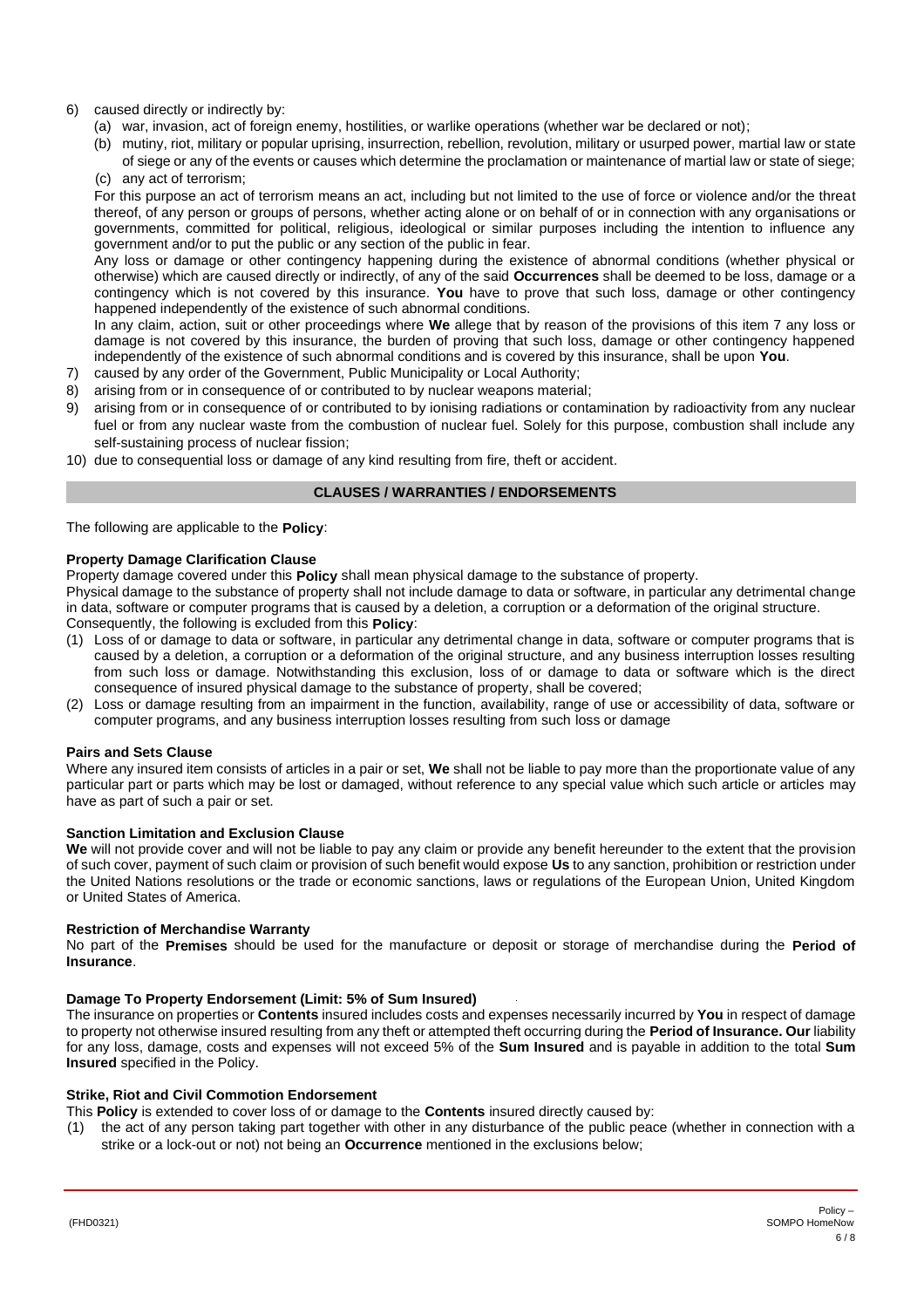- (2) the action of any lawfully constituted authority in suppressing or attempting to suppress any such disturbance or in minimising the consequences of any such disturbance;
- (3) the wilful act of any striker or locked-out worker done in furtherance of a strike or in resistance to a lock-out;
- (4) the action of any lawfully constituted authority in preventing or attempting to prevent any such act or in minimizing the consequences of any such act.

**We** shall not be liable for any loss, damage, cost or expense of whatsoever nature directly or indirectly caused by, resulting from or in connection with any of the following, regardless of any other cause or event contributing concurrently or in any other sequence to the loss:

- (a) War, invasion, acts of foreign enemies, hostilities or warlike operations (whether war be declared or not), civil war, rebellion, revolution, insurrection, civil commotion assuming the proportions of or amounting to an uprising, military or usurped power, mutiny;
- (b) Any act of terrorism. For the purpose of this **Endorsement** an act of terrorism means an act, including but not limited to the use of force or violence and/or the threat thereof, of any person or group(s) of persons, whether acting alone or on behalf of or in connection with any organisation(s) or government(s), committed for political, religious, ideological or similar purposes including the intention to influence any government and/or to put the public, or any section of the public in fear.

This **Endorsement** also excludes loss, damage, cost or expense of whatsoever nature directly or indirectly from or in connection with any action taken in controlling, preventing, suppressing or in any way relating to (a) and (b) above.

In any action, suit or other proceeding, where **We** allege that by reason of this exclusion, any loss, damage, cost or expense is not covered by this insurance, the burden of proving the contrary shall be upon **You**.

In the event any portion of this **Endorsement** is found to be invalid or unenforceable, the remainder shall remain in full force and effect.

# **Malicious Damage Endorsement**

This **Policy** is extended to cover loss of or damage to property insured directly caused by the malicious act of any person (whether or not such act is committed in the course of a disturbance of the public peace) not being an act amounting to or committed in connection with any of the following **Occurrences:**

- (a) war, invasion, act of foreign enemy, hostilities or warlike operation (whether war be declared or not);
- (b) mutiny, civil commotion assuming the proportions of or amounting to a popular rising, military rising, insurrection, rebellion, revolution, military or usurped power, or any act of any person acting on behalf or in connection with any organisation with activities directed towards the overthrow by force of the Government de jure or de facto or the influencing of it by terrorism or violence.

This **Endorsement** does not cover:

- i) consequential or indirect loss or damage of any kind or description whatsoever;
- ii) loss or damage occasioned by permanent or temporary dispossession resulting from confiscation, commandeering or requisition by any lawfully constituted authority.

#### **Unvalued Policy Clause**

This is an unvalued **Policy**. **You** must prove to **Our** satisfaction the value of the property at the time of the loss or the amount of such damage.

# **HOW YOUR POLICY MAY BE CANCELLED**

<span id="page-6-0"></span>**You** may cancel this **Policy** at any time by giving **Us** notice in writing. **You** shall be entitled to a refund of **Premium** after **We** have charged **You** based on **Our Customary Short-Period Rates** or minimum **Premium** payable under the **Policy**, whichever is higher.

**We** may also cancel this **Policy** at any time by giving **You** 7 days' notice in writing to **Y**our last known address and will refund the pro rata **Premium** equal to the unexpired **Period of Insurance.**

# **HOW TO MAKE A CLAIM**

<span id="page-6-1"></span>**You** must immediately notify **Us** by telephone or in writing of any loss or damage and:

- within 30 days, deliver to **Us** a statement with details and proof of the loss or damage at **Your** own expense; and
- <span id="page-6-2"></span>• for loss or damage by theft or attempted theft, **You** must immediately lodge a Police report.

# **HOW WE WILL SETTLE YOUR CLAIM**

#### **Settlement Options**

**We** will at **Our** option make payment, repair or replace the items if the claim is payable.

#### **Insurable Interest**

Only **You** have rights to claim from **Us**, except upon **Your** death, or by operation of law, the passing of interest of this insurance to another person shall only take effect after **We** have endorsed the **Policy**.